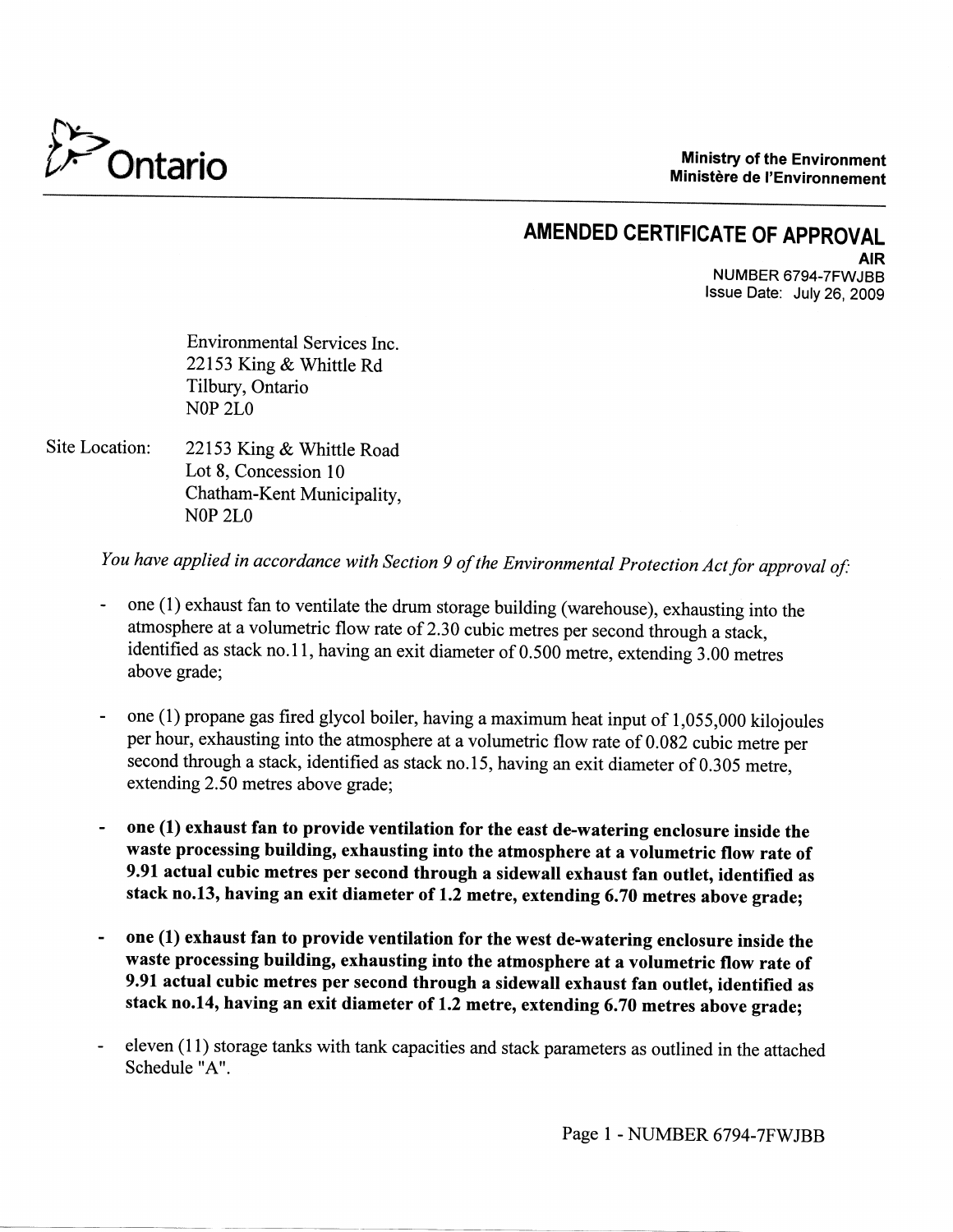All in accordance with the application for a Certificate of Approval (Air) signed by Todd Davidson, dated October 5, 2006 and supporting information. Email correspondence dated June 23 and 24, 2008 and July 17, 2009 from Al Davidson of DMA Technical Services Inc. to the Ontario Ministry of the Environment.

 $\label{eq:2.1} \mathcal{E}(\mathbf{x},\mathbf{y}) = \mathcal{E}(\mathbf{x},\mathbf{y}) = \mathcal{E}(\mathbf{x},\mathbf{y})$ 

Page 2 - NUMBER 6794-7FWJBB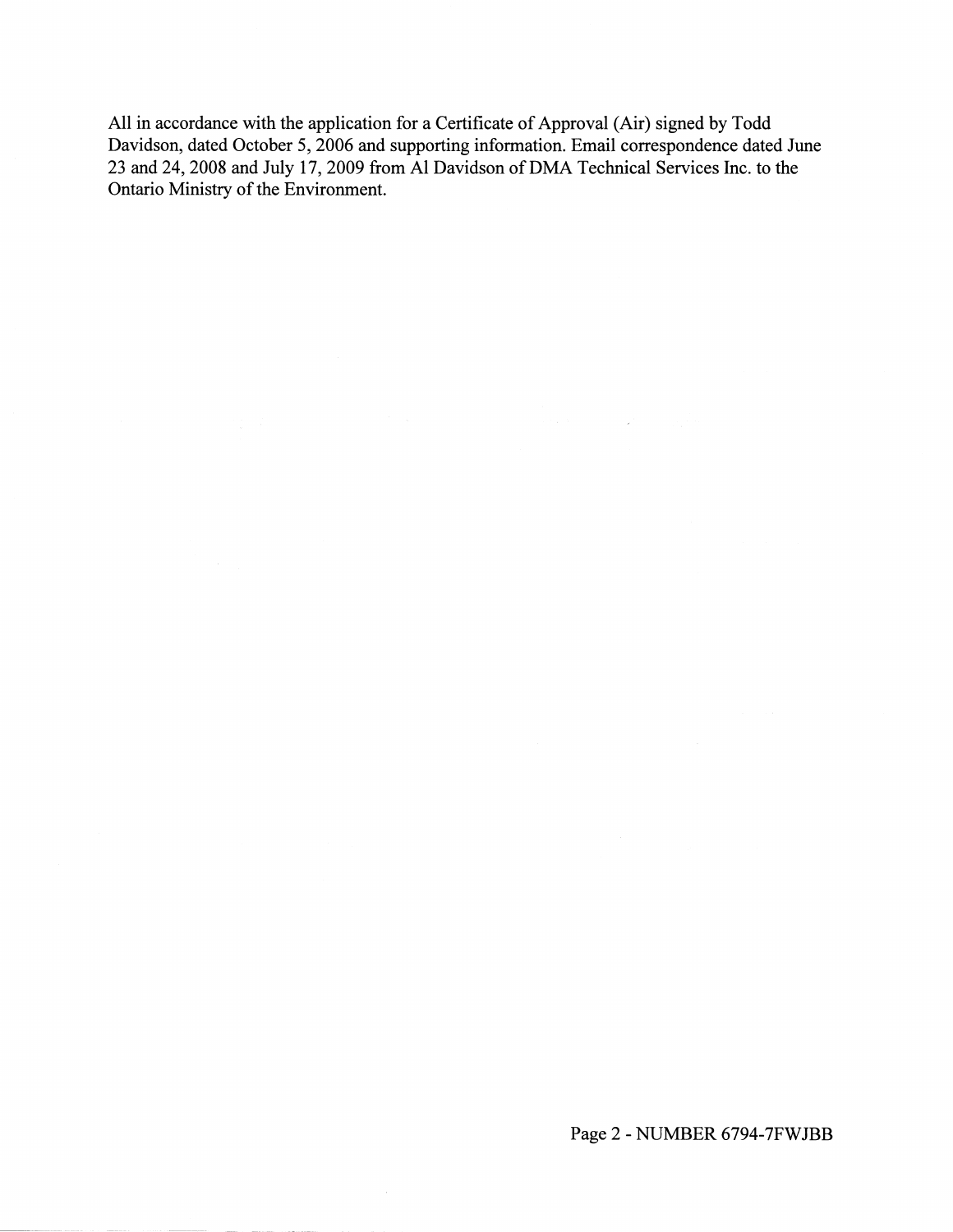### Schedule "A"

| Stack no.      | Description                         | Vent diameter | Vent height above Tank capacity |          |
|----------------|-------------------------------------|---------------|---------------------------------|----------|
|                |                                     | (metre)       | grade                           | (litres) |
|                |                                     |               | (metres)                        |          |
|                | $TF1$ - Tank 1 vent $ 0.038$        |               | 4.85                            | 68,700   |
| 2              | $TF1$ - Tank 2 vent $ 0.038$        |               | 5.30                            | 36,750   |
| 3              | $TF1$ - Tank 3 vent $ 0.038\rangle$ |               | 3.45                            | 29,950   |
| 4              | TF1-Tank 4 vent                     | 0.038         | 3.85                            | 5,800    |
| $\overline{5}$ | TF1-Tank 5 vent                     | 0.038         | 2.90                            | 31,400   |
| 6              | TF1-Tank 6 vent                     | 0.038         | 4.85                            | 43,000   |
| $\overline{7}$ | TF1-Tank 7 vent                     | 0.038         | 5.00                            | 52,000   |
| $\overline{8}$ | Brine - Tank 1<br>vent              | 0.038         | 5.10                            | 34,900   |
| 9              | Brine - Tank 2<br>vent              | 0.038         | 3.95                            | 26,450   |
| 10             | Brine - Tank 3<br>vent              | 0.038         | 3.05                            | 45,750   |
| 16             | TF2- Tank 1 vent                    | 0.051         | 6.10                            | 161,000  |

This Schedule "A" forms part of the Certificate of Approval (Air).

*For the purpose of this Certificate of Approval and the terms and conditions specified below, the following definitions apply:*

- 1. *"Certificate"* means this entire certificate of approval document, issued in accordance with section 9 of the *EPA.*
- 2. *"Company"* means Environmental Services Inc. that is responsible for the construction or operation of the *Facility* and includes any successors and assigns.
- 3. *"District Manager"* means the District Manager of the appropriate local district office of the *Ministry* where the *Facility* is geographically located.
- 4. *"EPA"* means the Environmental Protection Act, R.S.O. 1990, c.E.19.
- 5. *"Equipment"* means tanks, boiler and **de-watering enclosures ventilation systems** described in the *Company's* application, this *Certificate* and in the supporting documentation submitted with the application, to the extent approved by this *Certificate.*

Page 3 - NUMBER 6794-7FWJBB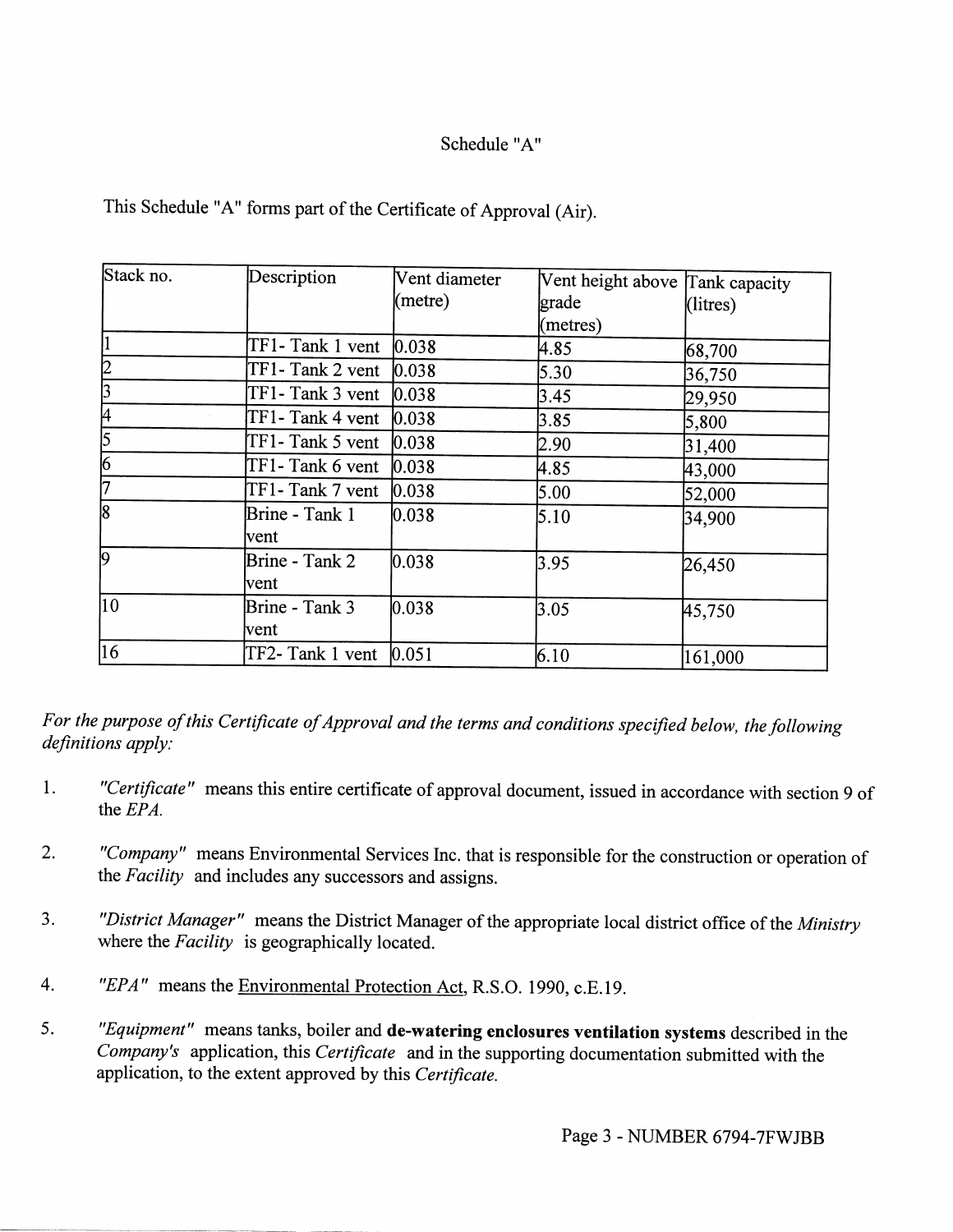- 6. *"Facility"* means the entire operation located on the property where the *Equipment* is located.
- 7. *"Manual"* means a document or a set of documents that provide written instructions to the staff of the *Company.*
- 8. *"Ministry1* means the ministry of the government of Ontario responsible for the *EPA* and includes all officials, employees or other persons acting on its behalf.
- 9. *"Publication NPC-205"* means *Ministry* Publication NPC-205, "Sound Level Limits for Stationary Sources Class 1 & 2 Areas (Urban)", October, 1995 as amended.
- 10. *"Publication NPC-232"* means *Ministry* Publication NPC-232, "Sound Level Limits for Stationary Sources Class 3 Areas (Rural)", October, 1995 as amended.

*You are hereby notified that this approval is issued to you subject to the terms and conditions outlined below:*

#### TERMS AND CONDITIONS

- 1. The *Company* shall ensure that the *Equipment* is properly operated and maintained at all times. The Company shall:
	- (1) prepare, not later than three (3) months after the date of this *Certificate,* and update, as necessary, a *Manual* outlining the operating procedures and a maintenance program for the *Equipment,* including:
		- (a) routine operating and maintenance procedures in accordance with good engineering practices and as recommended by the *Equipment* suppliers;
		- (b) emergency procedures, including all spill clean-up procedures;
		- (c) procedures for any record keeping activities relating to the operation and maintenance of the *Equipment;*
		- (d) all appropriate measures to minimize noise and odorous emissions from the all potential sources; and
		- (e) the frequency of inspection and replacement of the filter material in the *Equipment;*
	- (2) implement the recommendations of the *Manual*
- 2. The *Company* shall, at all times, ensure that the noise emissions from the *Facility* comply with the limits set out in *Ministry Publication NPC-205* or *Publication NPC-232* , as applicable.

## **RECORD RETENTION**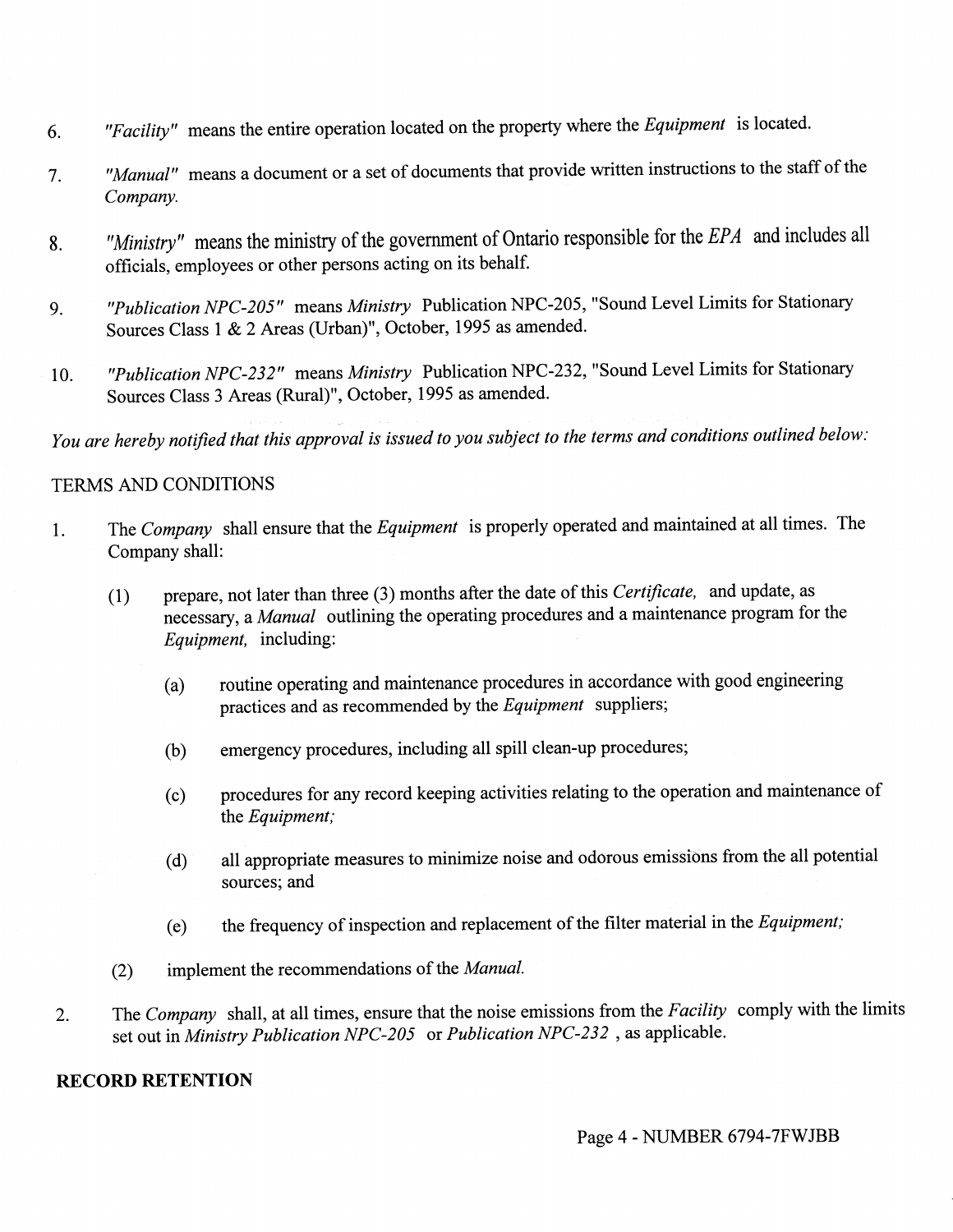- 3. The *Company* shall retain, for a minimum of two (2) years from the date of their creation, all records and information related to or resulting from the recording activities required by this *Certificate,* and make these records available for review by staff of the *Ministry* upon request. *The Company* shall retain:
	- (1) all records on the maintenance, repair and inspection of the *Equipment;* and
	- (2) all records of any environmental complaints, including:
		- (a) a description, time and date of each incident to which the complaint relates;
		- (b) wind direction at the time of the incident to which the complaint relates; and
		- (c) a description of the measures taken to address the cause of the incident to which the complaint relates and to prevent a similar occurrence in the future.

#### **NOTIFICATION OF COMPLAINTS**

- 4. The *Company* shall notify the *District Manager,* in writing, of each environmental complaint within two (2) business days of the complaint. The notification shall include:
	- (1) a description of the nature of the complaint; and
	- (2) the time and date of the incident to which the complaint relates.

*The reasons for the imposition of these terms and conditions are as follows:*

- 1. Condition No. 1 is included to emphasize that the *Equipment* must be maintained and operated according to a procedure that will result in compliance with the *Act*, the regulations and this *Certificate.*
- 2. Condition No. 2 is included to provide the minimum performance requirements considered necessary to prevent an adverse effect resulting from the operation of the *Facility.*
- 3. Condition No. 3 is included to require the *Company* to keep records and to provide information to staff of the *Ministry* so that compliance with the *Act,* the regulations and this *Certificate* can be verified.
- 4. Condition No. 4 is included to require the *Company* to notify staff of the *Ministry* so as to assist the *Ministry* with the review of the site's compliance.

#### **This Certificate of Approval revokes and replaces Certificate(s) of Approval No. 0340-542PF6 issued on November 9,2001**

*In accordance with Section 139 of the Environmental Protection Act, R.S.O. 1990, Chapter E-19, as amended, you may by written Notice served upon me, the Environmental Review Tribunal and in accordance with Section 47 of the Environmental Bill of Rights, S.O. 1993, Chapter 28, the Environmental Commissioner,* within 15 days after receipt of this Notice, require a hearing by the Tribunal. The Environmental

Page 5 - NUMBER 6794-7FWJBB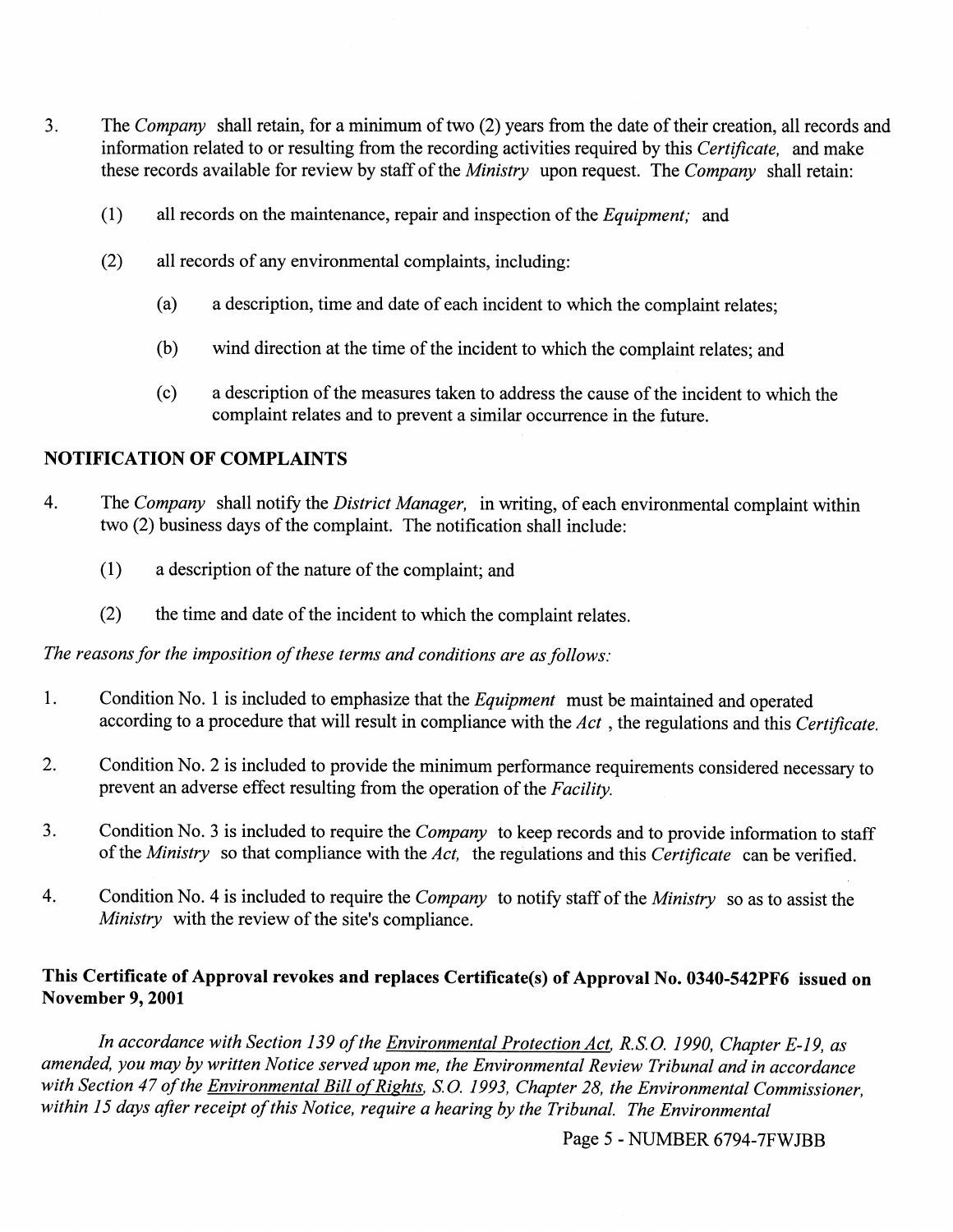## *Commissioner mil place notice of your appeal on the Environmental Registry. Section 142 of the Environmental Protection Act, provides that the Notice requiring the hearing shall state:*

- l. The portions of the approval or each term or condition in the approval in respect of which the hearing is required, and;
- 2. The grounds on which you intend to rely at the hearing in relation to each portion appealed.

*The Notice should also include:*

- 3. The name of the appellant;
- 4. The address of the appellant;
- 5. The Certificate of Approval number;
- 6. The date of the Certificate of Approval;
- 7. The name of the Director;
- 8. The municipality within which the works are located;

*And the Notice should be signed and dated by the appellant.*

*This Notice must be served upon:*

| The Environmental Commissioner<br><u>AND</u> | The Director<br>Section 9, <i>Environmental Protection Act</i><br>Ministry of the Environment<br>2 St. Clair Avenue West, Floor 12A<br>Toronto, Ontario<br><b>M4V 1L5</b> |
|----------------------------------------------|---------------------------------------------------------------------------------------------------------------------------------------------------------------------------|
|                                              |                                                                                                                                                                           |

**\* Further information on the Environmental Review Tribunal's requirements for an appeal can be obtained directly from the Tribunal at: Tel: (416) 314-4600, Fax: (416) 314-4506 or www.ert.gov.on.ca**

*This instrument is subject to Section 38 of the Environmental Bill of Rights, that allows residents of Ontario to seek leave to appeal the decision on this instrument. Residents of Ontario may seek leave to appeal within 15 days from the date this decision is placed on the Environmental Registry. By accessing the Environmental Registry at www.ene.gov.on.ca, you can determine when the leave to appeal period ends.*

*The above noted works are approved under Section 9 of the Environmental Protection Act.*

DATED AT TORONTO this 26th day of July, 2009

Victor Low, P.Eng. **Director** Section 9, *Environmental Protection Act*

ST/ c: District Manager, MOE Windsor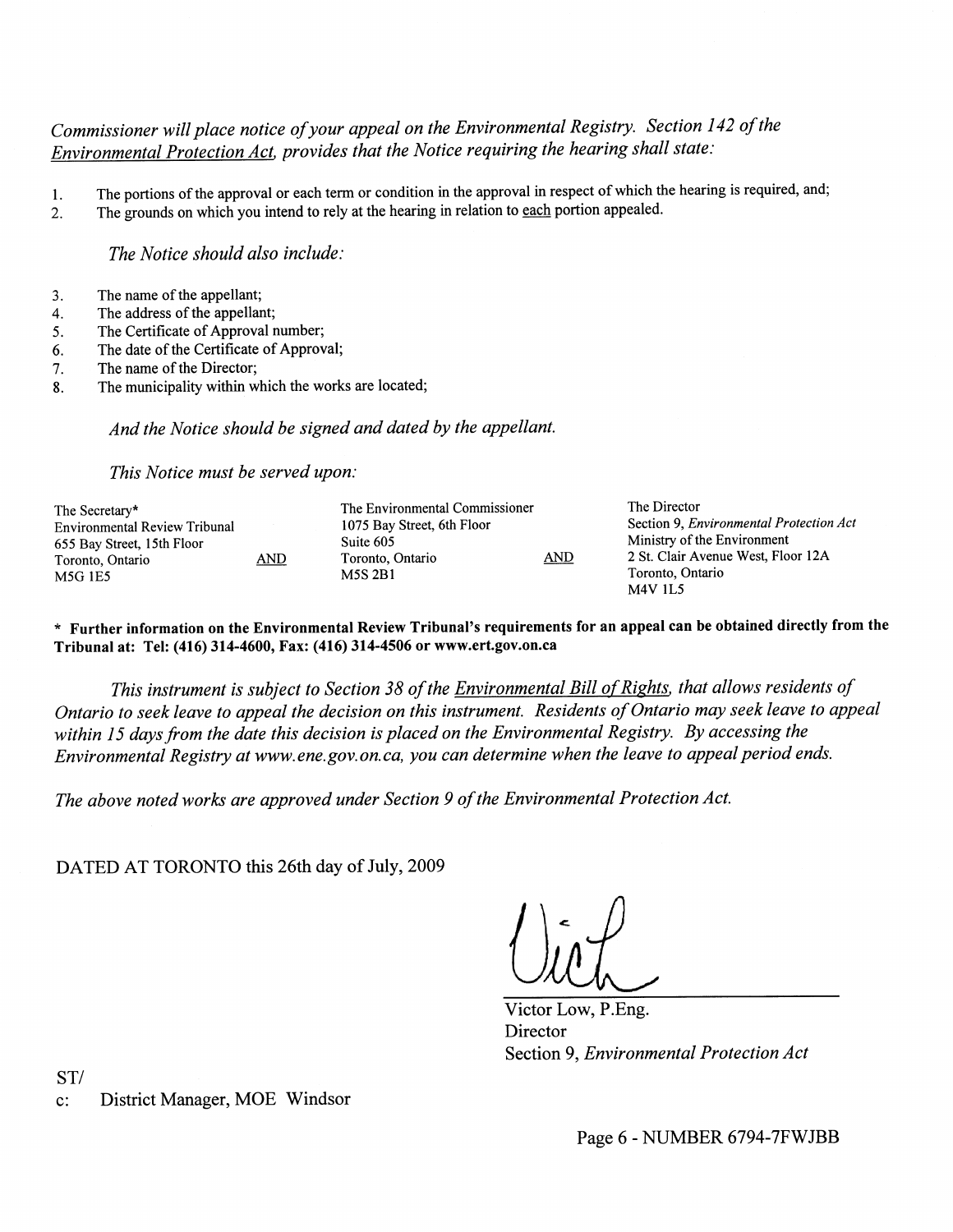Al Davidson, DMA Technical Services

Page 7 - NUMBER 6794-7FWJBB

 $\mathcal{L}^{\text{max}}_{\text{max}}$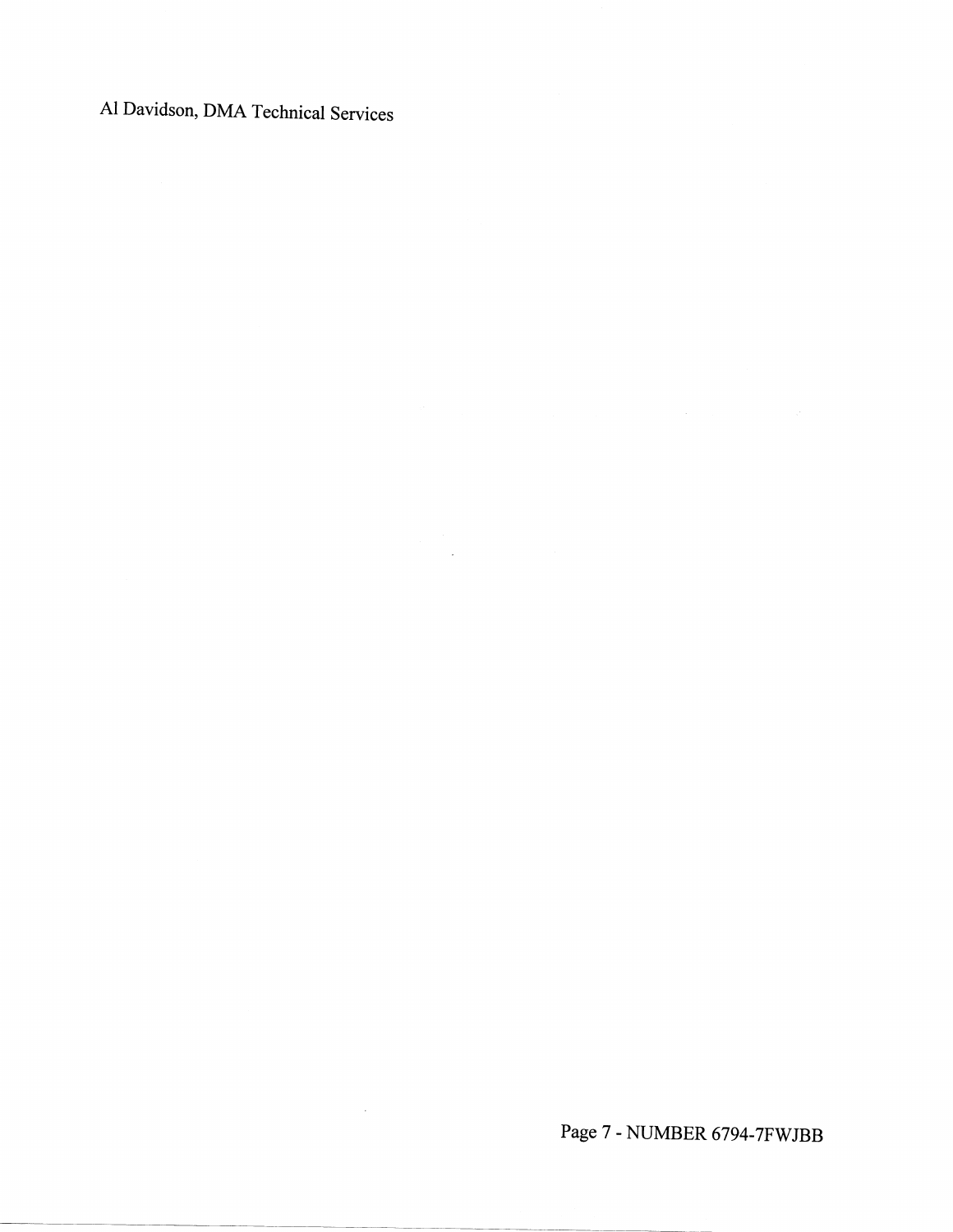**Ministry of the Environment Ministère de l'Environnement** Environmental Assessment and Direction des evaluations et des Floor 12A Etage 12A 2 St Clair Ave W 2 av St Clair O Toronto ON M4V 1L5 Toronto ON M4V 1L5 Fax: (416)314-8452 Télécopieur: (416)314-8452 Telephone: (416) 314-8001 Telephone : (416) 314-8001

July 27, 2009

Approvals Branch autorisations environnementales



 $JUL$  3 1  $2000$ 

R. Todd Davidson, President Environmental Services Inc. 22153 King & Whittle Rd Tilbury, Ontario NOP 2LO

Dear Sir:

#### **Re: Application for Approval of Air Relocation and Addition of Exhaust Stacks Chatham-Kent Municipality MOE Reference Number 3126-6UMR6D**

Please find enclosed the Certificate of Approval (Air) for the above referenced application.

It is confirmed in the e-mail from DMA Technical Services Inc. dated July 21, 2009 that you have already begun constructing the de-watering enclosures. We note that this activity has taken place in contravention of subsection 9(1) of the *Environmental Protection Act* , R.S.O. 1990 (Act). Our local district office may contact you in regards to this matter.

We also note that the issuance of the above certificate does not absolve you of liability for having started the construction of the de-watering enclosures before we issued a certificate of approval.

Based on our technical evaluation and the information submitted with your application, the Facility is capable of operating within this Ministry's requirements.

We emphasize that if, at any time, emissions from the Equipment/Facility contravene any part of the Act, Regulation 419/05, or any conditions included in the above noted Certificate, such contravention may become the subject of enforcement in accordance with section 186 of the Act. In addition, the Director may amend or revoke the above noted Certificate in accordance with his powers under the Act.

Please be advised that Ontario Regulation 419/05: Air Pollution - Local Air Quality came into force on November 30, 2005 and was amended on August 31, 2007. This regulation changes the way air emissions are regulated in Ontario. Regulation 419/05 imposes requirements that may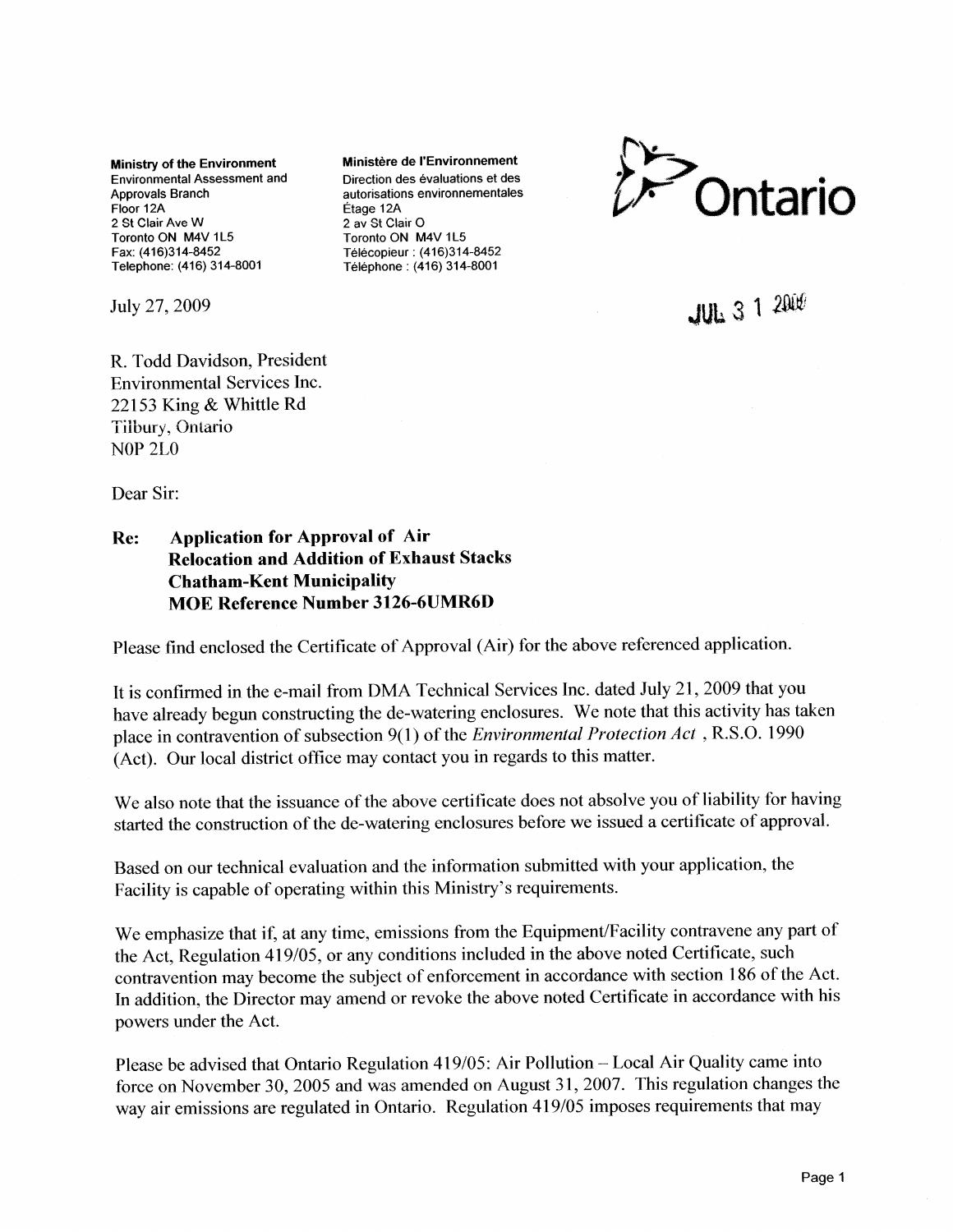affect your facility today and in the future.

Regulation 419/05 introduced new or updated air standards and sets out new requirements concerning the use of approved air dispersion models. The following time lines affect Schedule 5 sector facilities:

- **February 1, 2010** By February 1, 2010, facilities that belong to sectors listed in Schedule 5 are required to comply with any new or updated standards in Schedule 2. (s. **19).**
- **February 1, 2012** ESDM reports accompanying CofA applications made after January 31, 2012 must be prepared as if s. 20 (Schedule 3 and advanced approved dispersion models) applies.  $(s, 22)$ .
- **February 1, 2013** By February 1, 2013, facilities that belong to sectors listed in Schedule 5 are required to comply with all standards in Schedule 3 using the advanced approved air dispersion models, **(s.20).**
- **February 1,2013** By February 1, 2013, facilities that belong to sectors listed in Schedule 5 are required to prepare and annually update an Emission Summary and Dispersion Modelling (ESDM) report, (s.23 and s.25).
- **October 31,2011 -** Should it be determined that a Schedule 3 standard cannot be met by the set compliance date, facilities that belong to sectors listed in Schedule 5 may request an alternative standard. The window set out in the Regulation within which to make this request opens on February 1, 2010 and closes on October 31, 2011. More information on the Alternative Standards process can be found in the "Guide for Requesting an Alternative Air Standard" on the MOE website (PIBs# 6322e). (s.32).

The Regulation 419/05 web-site contains comprehensive information including Frequently Asked Questions, Guideline Documents, Forms and a link to the Regulation. http://www.ene.gov.on.ca/envision/air/regulations/localquality.htm

If you have any questions regarding the above, please contact S. Tieu, Senior Air Engineer, at (416)314-7992.

Yours truly,

Victor Low, P.Eng. Director Section 9, Environmental Protection Act

c: District Manager, MOE Windsor